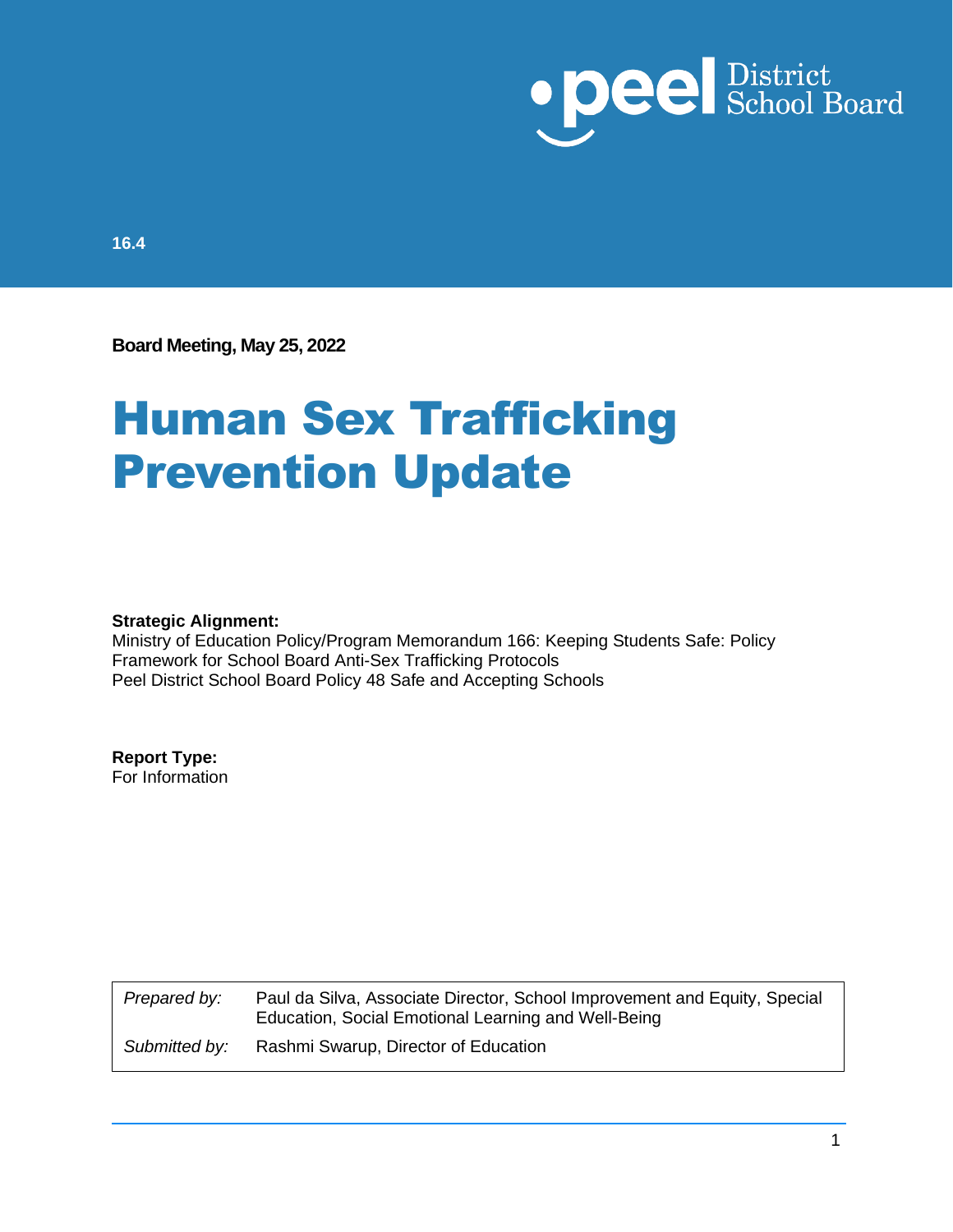### Content

### **Purpose**

The purpose of this report is to:

- 1. Provide a quarterly update and report in accordance with Board Resolution 20-69; and
- 2. Provide information on Policy/Program Memorandum 166: Keeping Students Safe: Policy Framework for School Board Anti-Sex Trafficking Protocols (PPM 166) which was issued by the Ministry of Education to all school boards in the Summer of 2021.

### **Context**

At the January 13, 2020, Regular Meeting of the Peel District School Board (the Board), the Region of Peel (the Region) delegated on the Region's strategy to address human sex trafficking in Peel Region.

In response to the delegation, the Board approved Resolution, No. 20-69 at the February 11, 2020 regular Board meeting. The Resolution was passed with an amendment that members appointed to the Committee will report to the Board quarterly.

### Resolution No. 20-69

Whereas the Region of Peel delegated the Peel District School Board on January 13, 2020

And whereas, the Region of Peel is working collaboratively with stakeholders and community partners on the Strategy;

Therefore, be it resolved that, the Board confirm its membership on the Peel Human Trafficking Service Providers Committee and continue to support the work of the members of this committee in our schools.

### What is Human Sex Trafficking?

PPM 166 characterizes "sex trafficking" as "a form of sexual exploitation and is a crime under the *Criminal Code of Canada*. It can include recruiting, harbouring, transporting, obtaining, or providing a person for the purpose of sex. It involves the use of force, physical or psychological coercion or deception. Most individuals who are trafficked for the purpose of sexual exploitation are women and girls, but all people may be targeted."<sup>1</sup>

Public Safety Canada defines "human trafficking" as follows:<sup>1</sup> human trafficking involves recruiting, transporting, or holding victims to exploit them or help someone else exploit them, generally for sexual purposes or work. Traffickers get their victims to comply through different means of coercion. ²

<sup>&</sup>lt;sup>1</sup> Ministry Policy/Memorandum 166

² Public Safety Canada 2019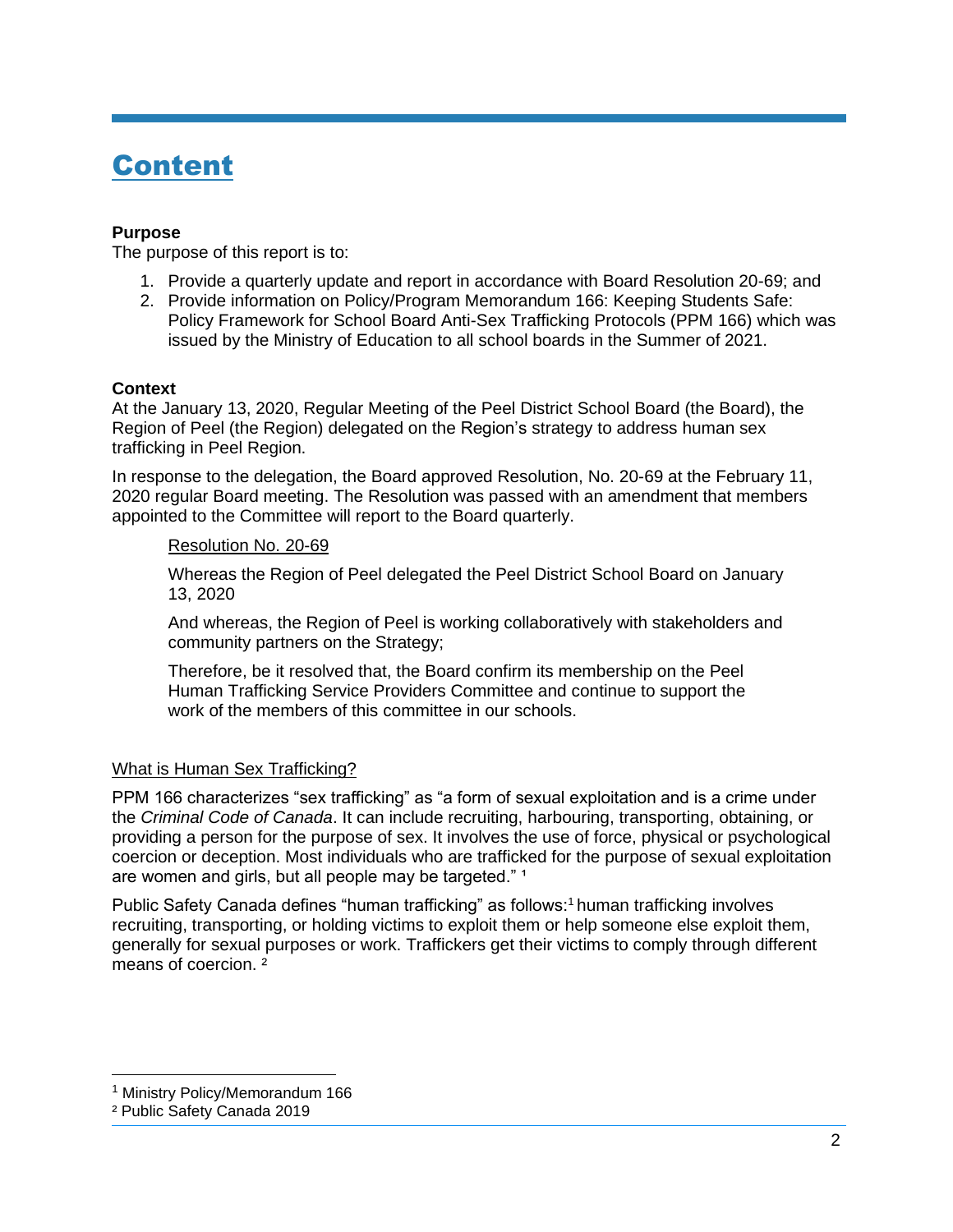Who is Most Vulnerable to Human Trafficking<sup>2</sup>

- Young women and girls
- Indigenous and racialized women and girls
- LGBTQ youth
- Migrant workers in precarious employment and with precarious immigration status
- Newcomers with language barriers and who don't have knowledge of legal rights

The Final Report of the National Inquiry into Missing and Murdered Indigenous Women and Girls highlighted that, "while Indigenous women represented only 4% of the Canadian population in 2016, they comprised nearly 50% of victims of human trafficking. Of those, nearly one-quarter were under the age of 18.

### **Policy/Program Memorandum 166**

The Ministry of Education released PPM166 on July 6, 2021.

The PPM obliges all school boards in Ontario to have a human trafficking protocol in place by January 31, 2022. Each school board's Human Trafficking Response Protocol (the Protocol) will ensure that there is a plan in place with core and essential elements that are intended to protect students and empower school communities to play a key role in how school boards are protecting students against sex trafficking and keeping children and youth safe from sexual exploitation.

The core and essential elements of the Protocol are:

- Statement of principles
- Strategies to raise awareness and prevent sex trafficking
- Response procedures
- Training for school board employees
- Measuring success: accountability and evaluation

### **Actions Taken to Date**

- Developed a draft of the Protocol
- Creation of an infographic outlining the Protocol to increase awareness for Board employees
- Identified Ministry Curriculum Expectations and made connections to Anti-Human Trafficking educational opportunities
- Collated Anti-Human Trafficking resources from various sources to raise awareness and prevent sex-trafficking, for students (elementary and secondary), staff, families
- Prepared Anti-Human Trafficking information video script and planned for production to raise awareness and prevention
- Established a structure to share information on external and internal Board websites
- Examined different training models
- Reviewed resources provided by the Ministry (CODE) and the Canadian Centre for Child Protection to be implemented for training and support
- During the Board mandatory professional days prior to the beginning of the 2021/2021 school year, all staff received information about PPM 166 and Anti-Human Trafficking.

² Public Safety Canada 2019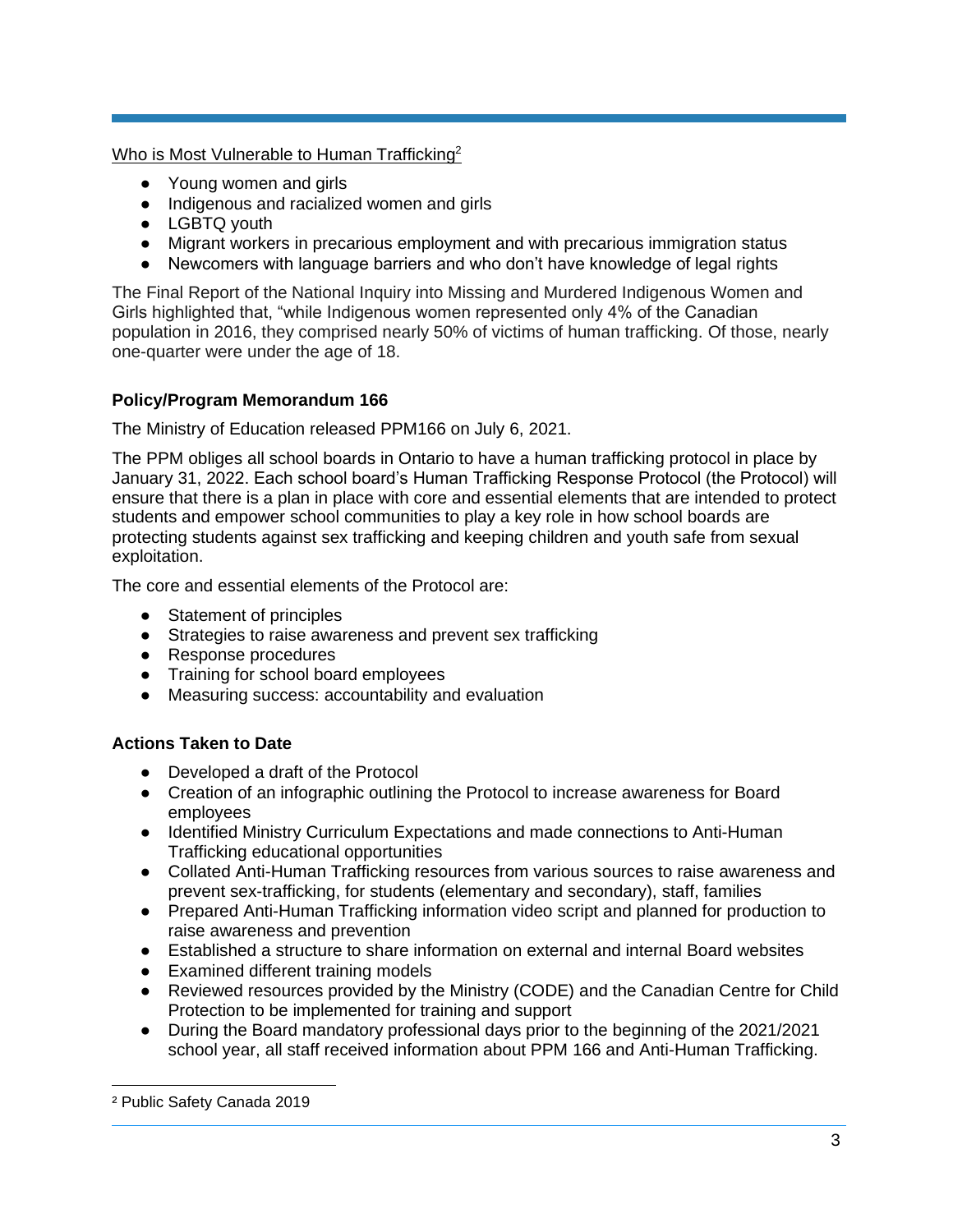- Established a steering committee to further develop initial training resources chaired by staff from Social Work and school administrators to respond to the Board's obligation to establish and action the core and essential elements of the Protocol
- Ongoing efforts to include community voice
- Making connection to service provider committee and linking to resources of the community
- Produced and shared an informational video with Board staff
- Finalized the Board's response protocol and shared infographic with staff
- Finalized and implemented a protocol for the response to suspected sex trafficking occurrences.
- Created, with community partners, events to promote awareness and prevention strategies for student and parent/guardian/caregiver
- Developed and delivered training for Board employees re: awareness and prevention strategies, response protocols
- Developed feedback measures to track and monitor progress on implementation

### Impact Analysis

### **Equity & Human Rights Review**

The Board will ensure that the implementation of PPM 166 will use the frameworks of antiracism and anti-oppression. The Board will continue to consult with community stakeholders to seek input on all core elements of the protocol.

### **Board or Ministry Policy Alignment**

The development of the Protocol will ensure compliance with Policy/Program Memorandum 166.

### **Resource Implications**

Funds allocated from the Ministry will be leveraged to support the protocol and professional learning plan.

**Legal implications**

Compliance with PPM 166.

### **Risk Assessment**

Human trafficking has been identified as one of the fastest growing illegal businesses. Statistics show that our students and our community are being impacted. The Protocol and the implementation of the core and essential elements will promote safer schools and communities.

### **Community Impact**

Students and families are the centre of this work and should be involved in efforts to develop actions against sex trafficking. Ongoing consultation and engagement with community groups/agencies that support members of the school community are essential to supporting